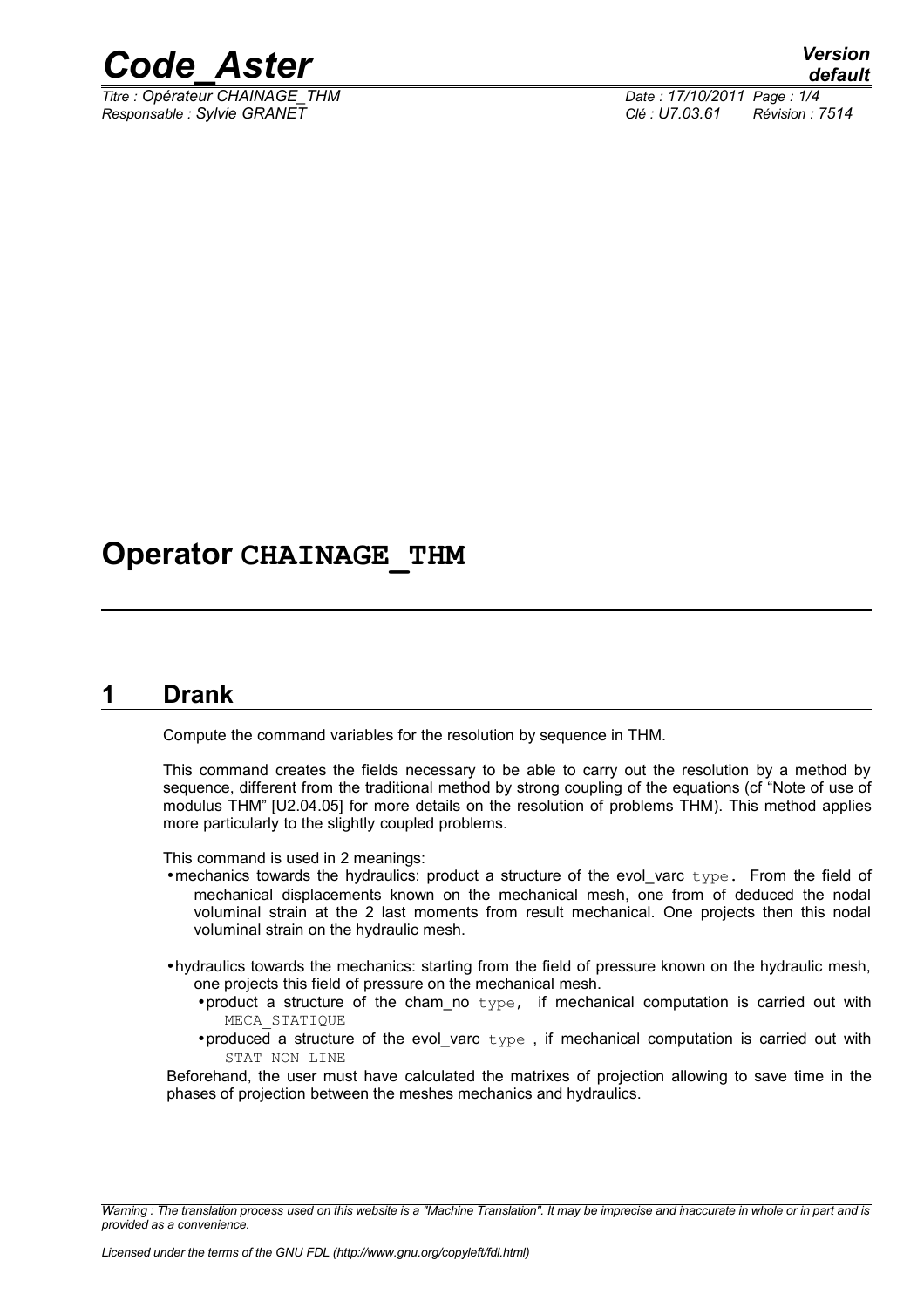# *Code\_Aster Version*

*Titre : Opérateur CHAINAGE\_THM Date : 17/10/2011 Page : 2/4 Responsable : Sylvie GRANET Clé : U7.03.61 Révision : 7514*

### **2 Syntax**

|                                                                                        | chproj [evol varc, cham no] = CHAINAGE THM (                                                   |                           |
|----------------------------------------------------------------------------------------|------------------------------------------------------------------------------------------------|---------------------------|
| $\blacklozenge$ TYPE CHAINAGE=/                                                        | "HYDR MECA",                                                                                   |                           |
| [TXM]                                                                                  | "MECA HYDR",                                                                                   |                           |
|                                                                                        | $"INT"$ ,                                                                                      |                           |
| # If TYPE CHAINAGE=' INIT'                                                             |                                                                                                |                           |
| ◆MODELE MECA=                                                                          | " models mechanical"                                                                           | [model]                   |
| ◆MODELE HYDR=                                                                          | " models hydraulic"                                                                            | [model]                   |
| $*$ MATR MH=                                                                           | " stamps projection for the mechanical meaning towards hydraulics",                            |                           |
|                                                                                        | [corresp 2 mailla]                                                                             |                           |
|                                                                                        |                                                                                                |                           |
| $*$ MATR HM1=                                                                          | " 1st matrix of projection for the hydraulic meaning towards mechanics",<br>[corresp 2 mailla] |                           |
| $MATR$ HM2=                                                                            | " 2nd matrix of projection for the hydraulic meaning towards mechanics",                       |                           |
|                                                                                        | [corresp 2 mailla]                                                                             |                           |
|                                                                                        |                                                                                                |                           |
| # If TYPE CHAINAGE=' MECA HYDR'                                                        |                                                                                                |                           |
| " result of mechanical computation to be chained towards the hydraulics"<br>RESU MECA= |                                                                                                |                           |
|                                                                                        |                                                                                                |                           |
|                                                                                        |                                                                                                | [evol elas]               |
|                                                                                        |                                                                                                | [evol noli]               |
|                                                                                        |                                                                                                |                           |
| model                                                                                  | ◆MODELE_HYDR= " of hydraulic arrival"                                                          |                           |
|                                                                                        |                                                                                                | [model]<br>$\sqrt{2}$     |
|                                                                                        |                                                                                                |                           |
|                                                                                        |                                                                                                |                           |
| ◆MATR MH=matproj                                                                       | $\mathbf{r}$                                                                                   | [corresp 2 mailla]        |
|                                                                                        |                                                                                                |                           |
| $*INST=inst$                                                                           | $\mathbf{r}$                                                                                   | [R]                       |
|                                                                                        |                                                                                                |                           |
| # If TYPE CHAINAGE=' HYDR MECA'                                                        |                                                                                                |                           |
|                                                                                        |                                                                                                |                           |
| " result of hydraulic computation to chain towards the mechanics"<br>RESU HYDR=        |                                                                                                |                           |
|                                                                                        |                                                                                                |                           |
|                                                                                        |                                                                                                | [evol noli]<br>$\sqrt{2}$ |
|                                                                                        |                                                                                                |                           |
| $\bullet \texttt{MODELE\_MECA=}$                                                       | " models of mechanical arrival"                                                                |                           |
|                                                                                        |                                                                                                | [model]                   |
|                                                                                        |                                                                                                |                           |
| $*$ MATR HM1=                                                                          | " 1st matrix of projection",                                                                   | [corresp 2 mailla]        |
|                                                                                        | " 2nd matrix of projection",                                                                   | [corresp 2 mailla]        |
| $MATR$ HM2=                                                                            |                                                                                                |                           |
|                                                                                        |                                                                                                |                           |
| $\blacklozenge$ TYPE RESU=/                                                            | "EVOL VARC",                                                                                   | [TXM]                     |
|                                                                                        | "CHAM NO",                                                                                     |                           |
| $\lozenge$ INST=inst                                                                   | (compulsory if TYPE_RESU=' EVOL_VARC')                                                         | [R]                       |
|                                                                                        |                                                                                                |                           |
| $=$ / 1<br>$\lozenge$ INFO                                                             | $\mathbf{r}$                                                                                   | [DEFAULT]                 |
|                                                                                        | $/2$ ,                                                                                         |                           |
|                                                                                        |                                                                                                |                           |

*Warning : The translation process used on this website is a "Machine Translation". It may be imprecise and inaccurate in whole or in part and is provided as a convenience.*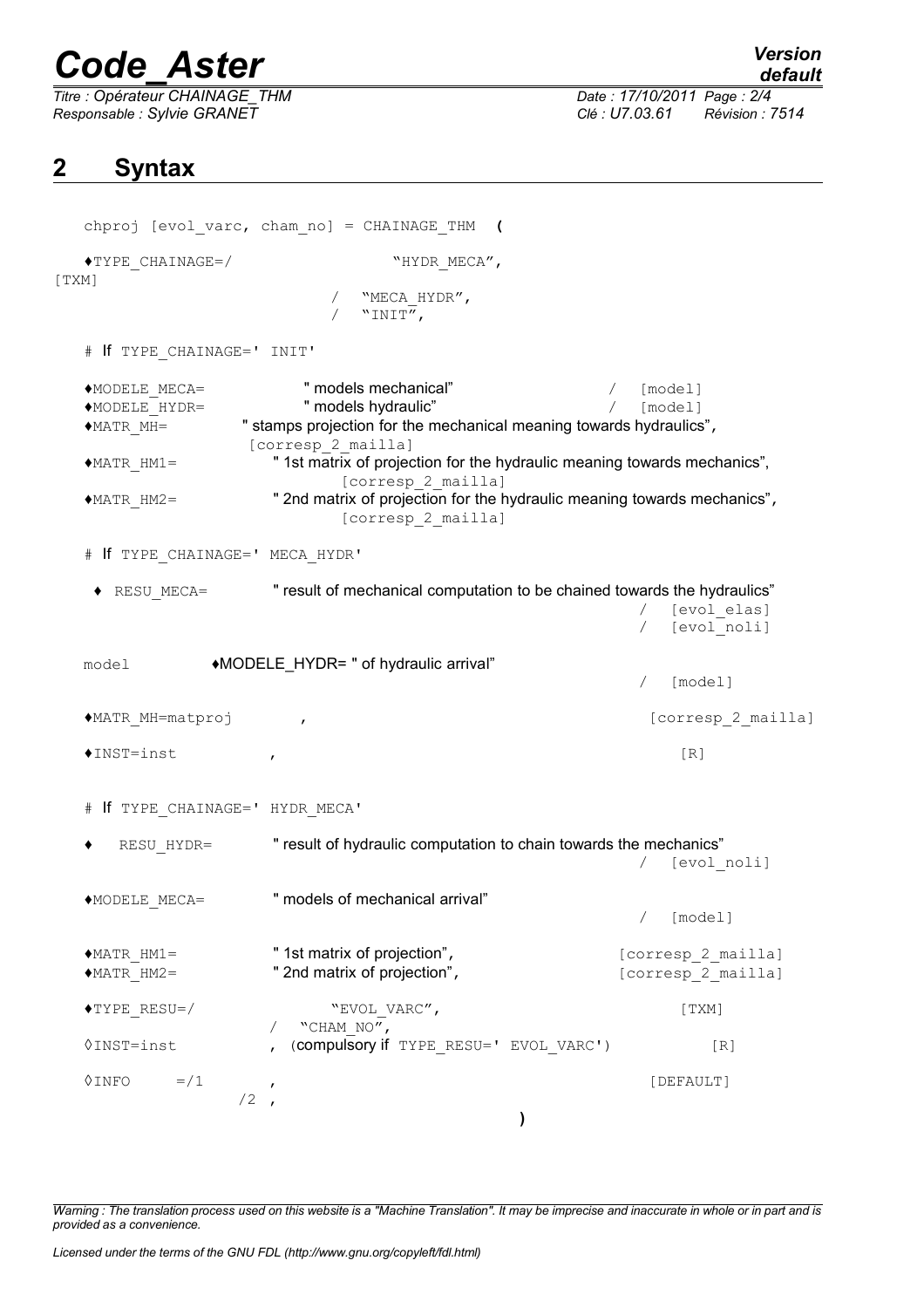## *Code\_Aster Version*

*Titre : Opérateur CHAINAGE\_THM Date : 17/10/2011 Page : 3/4 Responsable : Sylvie GRANET Clé : U7.03.61 Révision : 7514*

#### **3 Operands**

#### **3.1 Operand TYPE\_CHAINAGE**

♦TYPE\_CHAINAGE=/ "INIT",

/ "HYDR\_MECA", / "MECA\_HYDR",

the first operation to be made in the frame of sequence THM is to calculate the matrixes of projection to save time on the many projections carried out inside the macro-command. This operation is done by "INIT" . The user must then give the models mechanics and hydraulics used by keywords MODELE MECA and MODELE HYDR . In output 3 matrixes are produced, under keywords MATR MH (for the mechanical meaning towards hyraulic), MATR HM1 and MATR HM2 (for the hydraulic meaning towards mechanics) .

Then, it can pass to the phase of sequence itself. There are thus two meanings of transition: mechanics towards the hydraulics or of the hydraulics towards the mechanics.

If RESU HYDR is informed, TYPE CHAINAGE=' HYDR MECA' will be chosen. If RESU\_MECA is informed, TYPE\_CHAINAGE=' MECA\_HYDR' will be chosen.

#### **3.2 Operand RESU\_MECA**

♦ RESU\_MECA=resu

Name of result mechanical which one seeks to chain.

#### **3.3 Operand RESU\_HYDR**

♦ RESU\_HYDR=resu

Name of result hydraulic which one seeks to chain.

#### **3.4 Operand MODELE\_MECA**

♦ MODELE\_MECA=resu

Name of the mechanical model of arrival.

#### **3.5 Operand MODELE\_ HYDR**

♦ MODELE\_HYDR=resu

Name of the hydraulic model of arrival.

#### **3.6 Operand TYPE\_RESU**

♦TYPE\_RESU=/ "EVOL\_VARC",

"CHAM  $\overline{NO''}$ ,

Standard of result returned by the command. Compulsory if TYPE CHAINAGE=' HYDR MECA' or "MECA\_HYDR"

the user will always choose EVOL VARC, except in case TYPE CHAINAGE=' HYDR MECA', with a mechanical resolution carried out then by MECA\_STATIQUE.

*Warning : The translation process used on this website is a "Machine Translation". It may be imprecise and inaccurate in whole or in part and is provided as a convenience.*